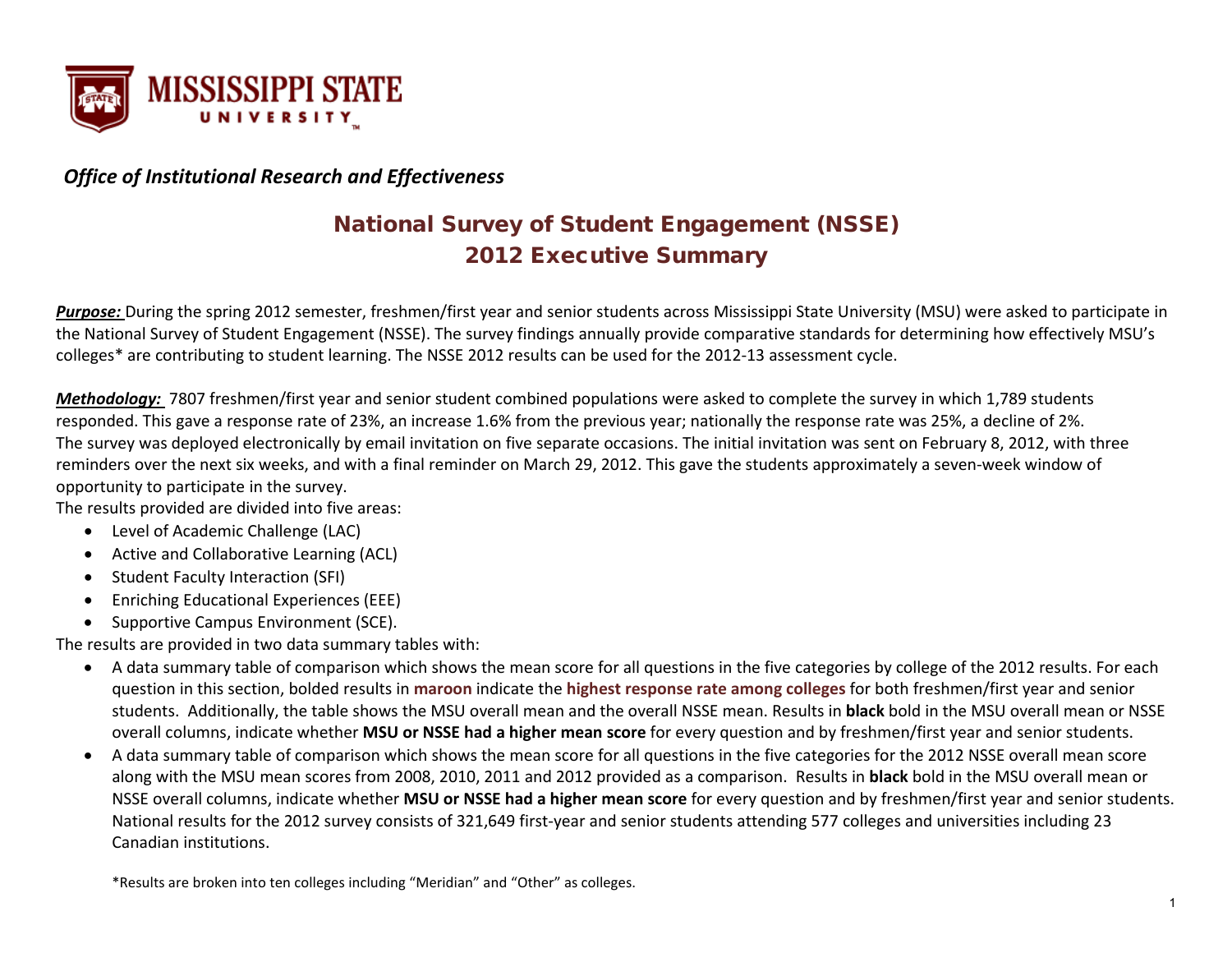#### **Mississippi State University 2012 NSSE Mean Comparisons by College**

|                                                                                                                                                                                                                                                 |           | <b>College of</b><br>Arts $\&$ | College of      | College of<br>Arch., Art, | <b>College of</b><br>Ag & Life | College of | College of  | College of<br>Forest | College of<br><b>Veterinary</b> | Meridian      | College of | <b>Overall</b><br><b>MSU</b> | Overall<br><b>NSSE</b> |
|-------------------------------------------------------------------------------------------------------------------------------------------------------------------------------------------------------------------------------------------------|-----------|--------------------------------|-----------------|---------------------------|--------------------------------|------------|-------------|----------------------|---------------------------------|---------------|------------|------------------------------|------------------------|
| Level of Academic Challenge (LAC)<br>In your experience at your institution during the current school year,<br>about how often have you done each of the following? $l = Never$ ,<br>$2=Sometimes, 3=Often, 4=Very often$                       | Class     | <b>Sciences</b>                | <b>Business</b> | & Design                  | <b>Sciences</b>                | Education  | Engineering | <b>Resources</b>     | Medicine*                       | <b>Campus</b> | Other**    | Mean                         | <b>Mean</b>            |
| Worked harder than you thought you could to meet an instructor's<br>standards or expectations                                                                                                                                                   | <b>FY</b> | 2.82                           | 2.71            | 3.26                      | 2.67                           | 2.93       | 2.60        | 2.29                 | $***$                           | ***           | 2.72       | 2.73                         | 2.77                   |
| During the current school year, how much has your coursework                                                                                                                                                                                    | SR        | 2.84                           | 2.84            | 3.05                      | 2.94                           | 3.00       | 2.75        | 2.87                 | 2.75                            | 3.13          | 3.09       | 2.88                         | 2.84                   |
| emphasized the following mental activities? $1 = \text{Very little}, 2 = \text{Some},$<br>$3=Q$ uite a bit, $4=Verv$ much                                                                                                                       |           |                                |                 |                           |                                |            |             |                      |                                 |               |            |                              |                        |
| Analyzing the basic elements of an idea, experience, or theory,                                                                                                                                                                                 |           |                                |                 |                           |                                |            |             |                      |                                 |               |            |                              |                        |
| such as examining a particular case or situation in depth and                                                                                                                                                                                   | <b>FY</b> | 3.20                           | 3.04            | 3.30                      | 3.08                           | 3.11       | 3.21        | 3.00                 | $***$                           | $***$         | 2.94       | 3.11                         | 3.20                   |
| considering its components                                                                                                                                                                                                                      | SR        | 3.30                           | 3.23            | 3.38                      | 3.28                           | 3.16       | 3.47        | 3.26                 | 3.00                            | 3.21          | 3.22       | 3.28                         | 3.33                   |
| <b>Synthesizing</b> and organizing ideas, information, or experiences into                                                                                                                                                                      | FY        | 2.99                           | 2.80            | 3.07                      | 2.95                           | 3.04       | 2.90        | 2.50                 | ***                             | ***           | 2.74       | 2.89                         | 2.99                   |
| new, more complex interpretations and relationships                                                                                                                                                                                             | SR        | 3.07                           | 3.00            | 3.42                      | 2.90                           | 3.06       | 3.07        | 3.00                 | 2.75                            | 2.97          | 3.09       | 3.04                         | 3.14                   |
| <b>Making judgments</b> about the value of information, arguments, or                                                                                                                                                                           |           |                                |                 |                           |                                |            |             |                      |                                 |               |            |                              |                        |
| methods, such as examining how others gathered and interpreted                                                                                                                                                                                  | FY        | 3.09                           | 2.90            | 3.11                      | 2.82                           | 2.94       | 2.91        | 2.64                 | ***                             | ***           | 2.76       | 2.92                         | 2.97                   |
| data and assessing the soundness of their conclusions                                                                                                                                                                                           | <b>SR</b> | 3.07                           | 2.93            | 3.18                      | 3.11                           | 3.01       | 3.01        | 3.13                 | 2.75                            | 2.97          | 2.91       | 3.03                         | 3.09                   |
| Applying theories or concepts to practical problems or in new                                                                                                                                                                                   | FY        | 3.12                           | 3.10            | 3.29                      | 3.24                           | 3.29       | 3.24        | 3.07                 | ***                             | ***           | 2.92       | 3.14                         | 3.11                   |
| situations                                                                                                                                                                                                                                      | SR        | 3.27                           | 3.20            | 3.56                      | 3.31                           | 3.25       | 3.44        | 3.36                 | 3.50                            | 3.26          | 3.26       | 3.30                         | 3.28                   |
| During the current school year, about how much reading and writing have                                                                                                                                                                         |           |                                |                 |                           |                                |            |             |                      |                                 |               |            |                              |                        |
| you done?<br>$1 = None$ , $2 = 1-4$ , $3 = 5-10$ , $4 = 11-20$ , $5 = More than 20$                                                                                                                                                             |           |                                |                 |                           |                                |            |             |                      |                                 |               |            |                              |                        |
| Number of assigned textbooks, books, or                                                                                                                                                                                                         | FY        | 3.09                           | 3.08            | 2.71                      | 2.86                           | 3.13       | 2.91        | 2.86                 | ***                             | ***           | 3.08       | 3.00                         | 3.19                   |
| book-length packs of course readings                                                                                                                                                                                                            | <b>SR</b> | 3.10                           | 2.76            | 2.55                      | 3.12                           | 2.95       | 2.60        | 2.70                 | 2.50                            | 3.01          | 2.96       | 2.88                         | 3.16                   |
| Number of written papers or reports of 20 pages or more                                                                                                                                                                                         | FY        | 1.18                           | 1.35            | 1.11                      | 1.28                           | 1.32       | 1.12        | 1.14                 | ***                             | $***$         | 1.28       | 1.22                         | 1.29                   |
|                                                                                                                                                                                                                                                 | SR        | 1.48                           | 1.34            | 1.33                      | 1.48                           | 1.35       | 1.75        | 1.74                 | 2.25                            | 1.55          | 1.48       | 1.50                         | 1.65                   |
|                                                                                                                                                                                                                                                 | <b>FY</b> | 1.97                           | 2.00            | 1.61                      | 1.97                           | 2.00       | 1.83        | 1.86                 | ***                             | ***           | 1.84       | 1.91                         | 2.26                   |
| Number of written papers or reports between 5 and 19 pages                                                                                                                                                                                      | SR        | 2.41                           | 2.05            | 1.83                      | 2.27                           | 2.12       | 2.41        | 2.65                 | 2.50                            | 2.50          | 1.91       | 2.27                         | 2.61                   |
|                                                                                                                                                                                                                                                 | <b>FY</b> | 2.48                           | 2.50            | 2.32                      | 2.33                           | 2.49       | 2.52        | 2.64                 | ***                             | ***           | 2.53       | 2.48                         | 2.99                   |
| Number of written papers or reports of fewer than 5 pages                                                                                                                                                                                       | <b>SR</b> | 2.91                           | 2.75            | 2.68                      | 2.77                           | 2.80       | 2.60        | 3.04                 | 3.25                            | 2.70          | 2.48       | 2.76                         | 3.00                   |
| About how many hours do you spend in a typical 7-day week doing each of<br>the following?<br>$I=0$ hrs/wk, $2=1-5$ hrs/wk, $3=6-10$ hrs/wk, $4=11-15$ hrs/wk, $5=16-20$<br>hrs/wk, $6=21-25$ hrs/wk, $7=26-30$ hrs/wk, $8=$ More than 30 hrs/wk |           |                                |                 |                           |                                |            |             |                      |                                 |               |            |                              |                        |
|                                                                                                                                                                                                                                                 |           |                                |                 |                           |                                |            |             |                      |                                 |               |            |                              |                        |
| Preparing for class (studying, reading, writing, doing homework or<br>lab work, analyzing data, rehearsing, and other academic activities)                                                                                                      | FY        | 3.88                           | 3.84            | 4.69                      | 4.57                           | 3.84       | 4.47        | 3.50                 | ***                             | ***           | 4.13       | 4.12                         | 4.30                   |
| To what extent does your institution emphasize each of the following?<br>$I=Very$ little, 2=Some, 3=Quite a bit, 4=Very much                                                                                                                    | SR        | 4.06                           | 3.76            | 6.13                      | 4.43                           | 3.89       | 5.25        | 4.52                 | 3.50                            | 4.60          | 4.30       | 4.37                         | 4.40                   |
| Spending significant amounts of time studying and on academic                                                                                                                                                                                   | FY        | 3.29                           | 3.19            | 3.54                      | 3.41                           | 3.34       | 3.35        | 3.08                 | ***                             | ***           | 3.33       | 3.31                         | 3.20                   |
| work                                                                                                                                                                                                                                            | SR        | 3.17                           | 3.26            | 3.43                      | 3.32                           | 3.28       | 3.47        | 3.67                 | 3.75                            | 3.29          | 3.35       | 3.30                         | 3.19                   |

\*Freshmen/first year students in the College of Veterinary Medicine were not included in the selection of highest mean scores due to the low response rate. \*\*College of "other" includes Academic Affairs and Special Non-deg

Bolded results in **maroon** indicate the **highest response rate among colleges** for both freshmen/first

year and senior students. Results in **black** bold in the MSU overall mean or NSSE overall columns,

indicate whether **MSU or NSSE had a higher mean score** for every question and by freshmen/first

year and senior students as well.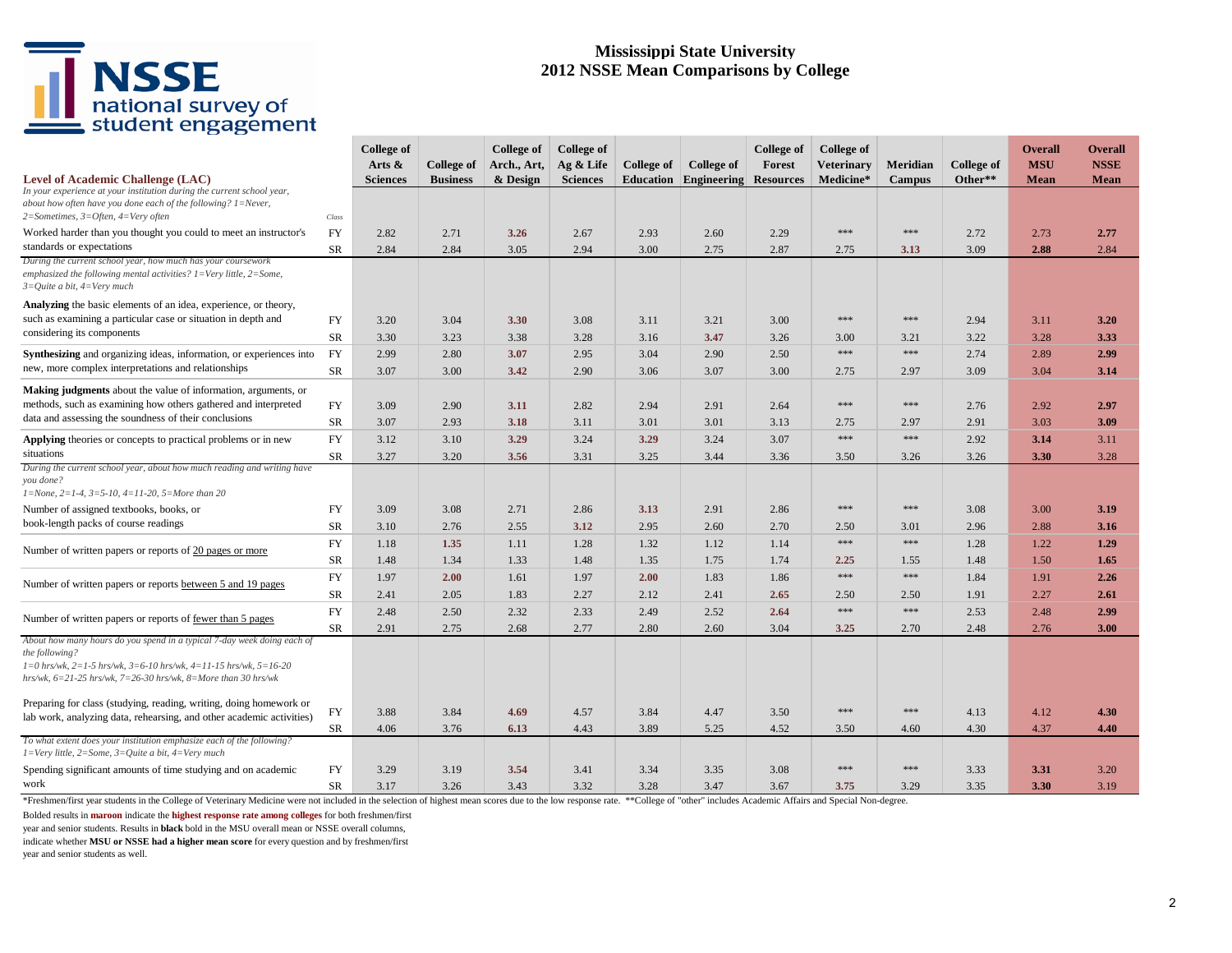#### **Mississippi State University 2012 NSSE Mean Comparisons by College**

| <b>Active and Collaborative Learning (ACL)</b>                                                                                                                                                                                                                      |                 | College of<br>Arts $\&$<br><b>Sciences</b> | College of<br><b>Business</b> | College of<br>Arch., Art,<br>& Design | College of<br>Ag & Life<br><b>Sciences</b> | College of | <b>College of</b><br><b>Education Engineering</b> | College of<br>Forest<br><b>Resources</b> | College of<br><b>Veterinary</b><br>Medicine* | Meridian<br><b>Campus</b> | <b>College of</b><br>Other** | <b>Overall</b><br><b>MSU</b><br>Mean | Overall<br><b>NSSE</b><br><b>Mean</b> |
|---------------------------------------------------------------------------------------------------------------------------------------------------------------------------------------------------------------------------------------------------------------------|-----------------|--------------------------------------------|-------------------------------|---------------------------------------|--------------------------------------------|------------|---------------------------------------------------|------------------------------------------|----------------------------------------------|---------------------------|------------------------------|--------------------------------------|---------------------------------------|
| In your experience at your institution during the current school year,<br>about how often have you done each of the following? $1 =$ Never,<br>2=Sometimes, 3=Often, 4=Very often                                                                                   |                 |                                            |                               |                                       |                                            |            |                                                   |                                          |                                              |                           |                              |                                      |                                       |
| Asked questions in class or contributed to class discussions                                                                                                                                                                                                        | FY              | 2.63                                       | 2.47                          | 2.83                                  | 2.53                                       | 2.61       | 2.56                                              | 2.12                                     | ***                                          | ***                       | 2.47                         | 2.56                                 | 2.88                                  |
|                                                                                                                                                                                                                                                                     | SR              | 3.05                                       | 2.85                          | 3.40                                  | 2.91                                       | 2.96       | 2.74                                              | 2.80                                     | 2.60                                         | 3.24                      | 3.13                         | 2.95                                 | 3.18                                  |
| Made a class presentation                                                                                                                                                                                                                                           | <b>FY</b>       | 2.05                                       | 2.00                          | 2.47                                  | 1.93                                       | 2.00       | 1.87                                              | 1.59                                     | $***$                                        | ***                       | 1.81                         | 1.95                                 | 2.32                                  |
|                                                                                                                                                                                                                                                                     | SR              | 2.39                                       | 2.67                          | 3.38                                  | 2.89                                       | 2.69       | 2.55                                              | 2.32                                     | 2.40                                         | 2.97                      | 2.23                         | 2.61                                 | 2.81                                  |
| Worked with other students on projects during class                                                                                                                                                                                                                 | <b>FY</b>       | 2.46                                       | 2.34                          | 3.07                                  | 2.29                                       | 2.35       | 2.50                                              | 2.38                                     | $***$                                        | ***                       | 2.34                         | 2.43                                 | 2.46                                  |
|                                                                                                                                                                                                                                                                     | SR              | 2.31                                       | 2.69                          | 3.10                                  | 2.58                                       | 2.67       | 2.46                                              | 2.92                                     | 2.60                                         | 2.78                      | 2.48                         | 2.55                                 | 2.61                                  |
| Worked with classmates outside of class to                                                                                                                                                                                                                          | <b>FY</b>       | 2.38                                       | 2.36                          | 2.76                                  | 2.22                                       | 2.49       | 2.76                                              | 2.00                                     | $***$                                        | ***                       | 2.21                         | 2.43                                 | 2.47                                  |
| prepare class assignments                                                                                                                                                                                                                                           | SR              | 2.62                                       | 3.16                          | 2.80                                  | 2.97                                       | 2.92       | 3.38                                              | 3.36                                     | 2.40                                         | 2.56                      | 2.39                         | 2.91                                 | 2.77                                  |
| Tutored or taught other students                                                                                                                                                                                                                                    | <b>FY</b>       | 1.75                                       | 1.52                          | 1.57                                  | 1.76                                       | 1.66       | 2.10                                              | 1.47                                     | $***$                                        | ***                       | 1.48                         | 1.74                                 | 1.71                                  |
| (paid or voluntary)                                                                                                                                                                                                                                                 | <b>SR</b>       | 1.80                                       | 1.76                          | 1.66                                  | 1.89                                       | 1.90       | 2.14                                              | 1.70                                     | 1.75                                         | 1.65                      | 1.32                         | 1.85                                 | 1.86                                  |
| Participated in a community-based project (e.g. service learning) as                                                                                                                                                                                                | FY              | 1.76                                       | 1.57                          | 1.68                                  | 1.74                                       | 1.74       | 1.57                                              | 1.21                                     | ***                                          | ***                       | 1.57                         | 1.64                                 | 1.62                                  |
| part of a regular course                                                                                                                                                                                                                                            | SR              | 1.52                                       | 1.42                          | 1.71                                  | 1.87                                       | 2.00       | 1.41                                              | 1.43                                     | 2.50                                         | 1.71                      | 1.38                         | 1.62                                 | 1.74                                  |
| Discussed ideas from your readings or classes with others outside                                                                                                                                                                                                   | FY              | 2.75                                       | 2.71                          | 3.11                                  | 2.72                                       | 2.68       | 2.66                                              | 2.69                                     | ***                                          | ***                       | 2.66                         | 2.71                                 | 2.76                                  |
| of class (students, family members, co-workers, etc.)                                                                                                                                                                                                               | <b>SR</b>       | 2.94                                       | 2.75                          | 2.85                                  | 2.90                                       | 2.85       | 2.85                                              | 3.00                                     | 3.25                                         | 2.93                      | 2.61                         | 2.86                                 | 2.91                                  |
|                                                                                                                                                                                                                                                                     |                 | College of                                 |                               | College of                            | <b>College of</b>                          |            |                                                   | College of                               | <b>College of</b>                            |                           |                              | <b>Overall</b>                       | Overall                               |
|                                                                                                                                                                                                                                                                     |                 |                                            |                               |                                       |                                            |            |                                                   |                                          |                                              |                           |                              |                                      |                                       |
|                                                                                                                                                                                                                                                                     |                 | Arts $\&$                                  | College of                    | Arch., Art,                           | Ag & Life                                  | College of | <b>College of</b>                                 | Forest                                   | <b>Veterinary</b>                            | Meridian                  | College of                   | <b>MSU</b>                           | <b>NSSE</b>                           |
| <b>Student Faculty Interaction (SFI)</b>                                                                                                                                                                                                                            |                 | <b>Sciences</b>                            | <b>Business</b>               | & Design                              | <b>Sciences</b>                            | Education  | Engineering                                       | <b>Resources</b>                         | Medicine*                                    | Campus                    | Other**                      | Mean                                 | Mean                                  |
| In your experience at your institution during the current school year,<br>about how often have you done each of the following? 1=Never,<br>2=Sometimes, 3=Often, 4=Very often                                                                                       |                 |                                            |                               |                                       |                                            |            |                                                   |                                          |                                              |                           |                              |                                      |                                       |
|                                                                                                                                                                                                                                                                     | <b>FY</b>       | 2.86                                       | 2.63                          | 2.64                                  | 2.69                                       | 2.83       | 2.63                                              | 2.40                                     | ***                                          | ***                       | 2.48                         | 2.66                                 | 2.67                                  |
| Discussed grades or assignments with an instructor                                                                                                                                                                                                                  | SR              | 2.87                                       | 2.70                          | 3.24                                  | 3.00                                       | 3.04       | 2.71                                              | 2.87                                     | 3.50                                         | 3.03                      | 2.96                         | 2.89                                 | 2.84                                  |
| Talked about career plans with a faculty member                                                                                                                                                                                                                     | <b>FY</b>       | 2.20                                       | 2.00                          | 2.21                                  | 2.43                                       | 2.43       | 2.15                                              | 2.13                                     | $***$                                        | $***$                     | 2.15                         | 2.19                                 | 2.23                                  |
| or advisor                                                                                                                                                                                                                                                          | SR              | 2.66                                       | 2.20                          | 2.78                                  | 2.76                                       | 2.71       | 2.32                                              | 2.48                                     | <b>3.00</b>                                  | 2.38                      | 2.17                         | 2.51                                 | 2.44                                  |
| Discussed ideas from your readings or classes                                                                                                                                                                                                                       | <b>FY</b>       | 1.81                                       | 1.81                          | 2.00                                  | 1.79                                       | 1.76       | 1.67                                              | 1.73                                     | ***                                          | ***                       | 1.76                         | 1.78                                 | 1.91                                  |
| with faculty members outside of class                                                                                                                                                                                                                               | SR              | 2.09                                       | 1.82                          | 2.49                                  | 2.21                                       | 2.03       | 1.95                                              | 2.00                                     | 2.75                                         | 2.14                      | 1.87                         | 2.05                                 | 2.09                                  |
| Received prompt written or oral feedback from faculty on your                                                                                                                                                                                                       | FY              | 2.72                                       | 2.69                          | 2.81                                  | 2.51                                       | 2.77       | 2.58                                              | 2.43                                     | $***$                                        | $***$                     | 2.50                         | 2.63                                 | 2.74                                  |
| academic performance                                                                                                                                                                                                                                                | SR              | 2.84                                       | 2.56                          | 2.93                                  | 2.74                                       | 2.84       | 2.52                                              | 2.74                                     | 3.25                                         | 2.96                      | 2.78                         | 2.73                                 | 2.87                                  |
| Worked with faculty members on activities other than coursework                                                                                                                                                                                                     | <b>FY</b>       | 1.79                                       | 1.62                          | 1.93                                  | 1.57                                       | 1.69       | 1.72                                              | 1.64                                     | $***$                                        | $***$                     | 1.54                         | 1.68                                 | 1.69                                  |
| (committees, orientation, student life activities, etc.)                                                                                                                                                                                                            | <b>SR</b>       | 1.96                                       | 1.99                          | 2.30                                  | 2.26                                       | 1.81       | 1.80                                              | 1.95                                     | 2.50                                         | 1.70                      | 1.41                         | 1.90                                 | 1.86                                  |
| Which of the following have you done or do you plan to do before you<br>graduate from your institution? (Recoded: 0=Have not decided, Do not<br>plan to do, Plan to do; 1=Done. Thus, the mean is the proportion<br>responding "Done" among all valid respondents.) |                 |                                            |                               |                                       |                                            |            |                                                   |                                          |                                              |                           |                              |                                      |                                       |
| Work on a research project with a faculty member outside of<br>course or program requirements                                                                                                                                                                       | <b>FY</b><br>SR | 0.09                                       | 0.09                          | 0.04                                  | 0.05                                       | 0.06       | 0.10                                              | 0.14<br>0.38                             | ***                                          | ***                       | 0.04<br>0.00                 | .08                                  | .06<br>.20                            |

\*Freshmen/first year students in the College of Veterinary Medicine were not included in the selection of highest mean scores due to the low response rate. \*\*College of "other" includes Academic Affairs and Special Non-deg

Bolded results in **maroon** indicate the **highest response rate among colleges** for both freshmen/first

year and senior students. Results in **black** bold in the MSU overall mean or NSSE overall columns,

indicate whether **MSU or NSSE had a higher mean score** for every question and by freshmen/first

year and senior students as well.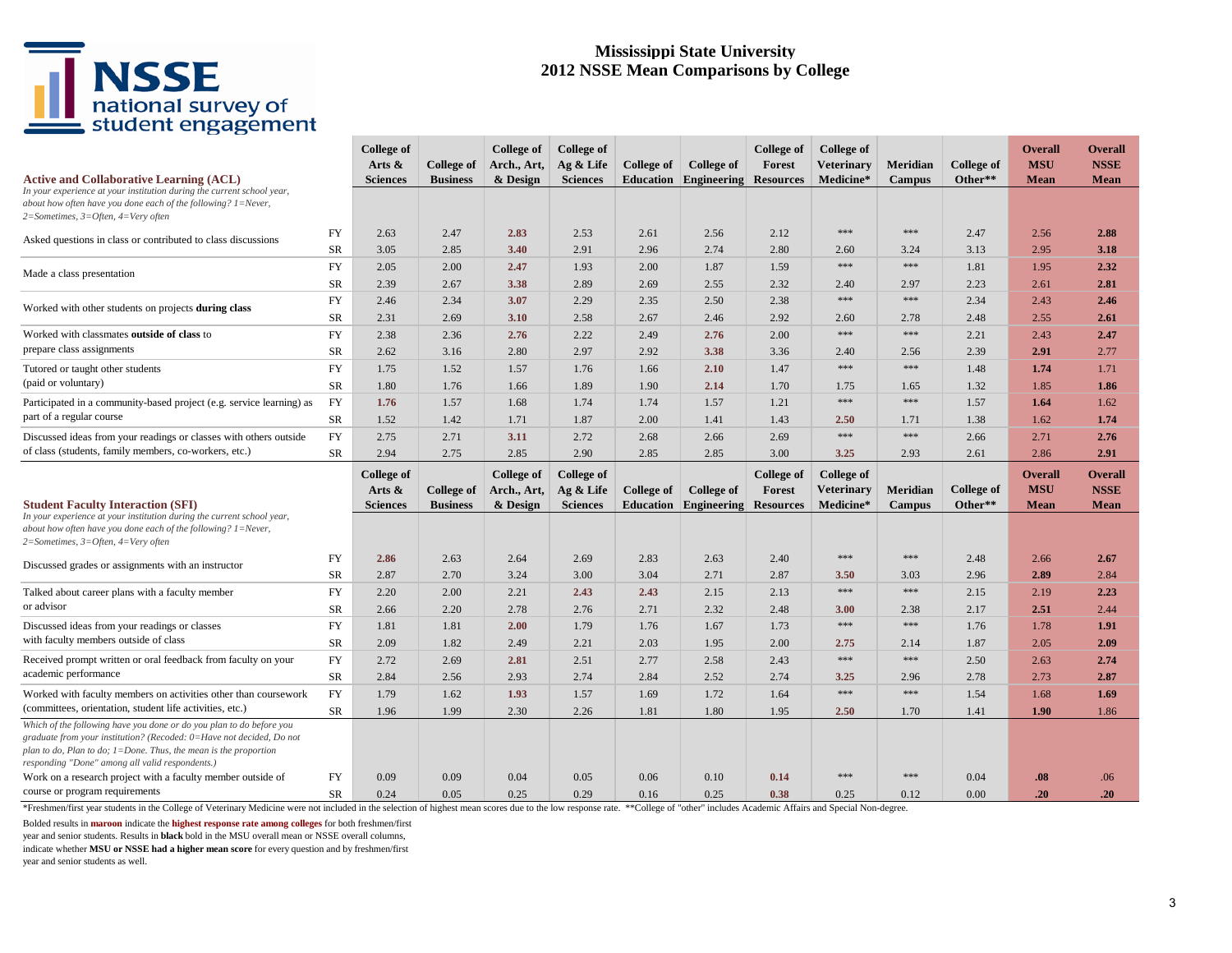#### **Mississippi State University 2012 NSSE Mean Comparisons by College**

| <b>Enriching Educational Experiences (EEE)</b>                                                                                                                                                                                                                                      |                        | <b>College of</b><br>Arts $\&$<br><b>Sciences</b> | College of<br><b>Business</b> | College of<br>Arch., Art,<br>& Design | <b>College of</b><br>Ag & Life<br><b>Sciences</b> | College of   | College of<br><b>Education Engineering</b> | <b>College of</b><br>Forest<br><b>Resources</b> | College of<br><b>Veterinary</b><br>Medicine* | Meridian<br><b>Campus</b> | <b>College of</b><br>Other** | <b>Overall</b><br><b>MSU</b><br><b>Mean</b> | Overall<br><b>NSSE</b><br><b>Mean</b> |
|-------------------------------------------------------------------------------------------------------------------------------------------------------------------------------------------------------------------------------------------------------------------------------------|------------------------|---------------------------------------------------|-------------------------------|---------------------------------------|---------------------------------------------------|--------------|--------------------------------------------|-------------------------------------------------|----------------------------------------------|---------------------------|------------------------------|---------------------------------------------|---------------------------------------|
| In your experience at your institution during the current school year,<br>about how often have you done each of the following? $1 =$ Never,<br>$2=Sometimes, 3=Often, 4=Very often$                                                                                                 |                        |                                                   |                               |                                       |                                                   |              |                                            |                                                 |                                              |                           |                              |                                             |                                       |
| Used an electronic medium (listserv, chat group, Internet, instant<br>messaging, etc.) to discuss or complete an assignment                                                                                                                                                         | <b>FY</b><br><b>SR</b> | 2.70<br>2.78                                      | 2.50<br>2.83                  | 2.75<br>2.87                          | 2.64<br>2.79                                      | 2.67<br>2.90 | 2.84<br>2.85                               | 2.67<br>2.57                                    | ***<br>3.00                                  | ***<br>2.76               | 2.60<br>2.70                 | 2.68<br>2.80                                | 2.71<br>2.93                          |
| Had serious conversations with students of a different race or<br>ethnicity than your own                                                                                                                                                                                           | FY<br><b>SR</b>        | 2.66<br>2.74                                      | 2.45<br>2.62                  | 2.67<br>2.75                          | 2.56<br>2.58                                      | 2.66<br>2.64 | 2.74<br>2.65                               | 2.64<br>2.57                                    | ***<br>2.75                                  | ***<br>2.84               | 2.43<br>2.45                 | 2.62<br>2.66                                | 2.64<br>2.69                          |
| Had serious conversations with students who are very different<br>from you in terms of their religious beliefs, political opinions, or<br>personal values                                                                                                                           | FY<br><b>SR</b>        | 2.57<br>2.78                                      | 2.14<br>2.52                  | 2.93<br>2.63                          | 2.68<br>2.54                                      | 2.61<br>2.42 | 2.61<br>2.57                               | 2.50<br>2.65                                    | ***<br>2.50                                  | ***<br>2.64               | 2.35<br>2.43                 | 2.54<br>2.58                                | 2.68<br>2.71                          |
| Which of the following have you done or do you plan to do before you<br>graduate from your institution? (Recoded: 0=Have not decided, Do not<br>plan to do, Plan to do; $1 =$ Done. Thus, the mean is the proportion<br>responding "Done" among all valid respondents.)             |                        |                                                   |                               |                                       |                                                   |              |                                            |                                                 |                                              |                           |                              |                                             |                                       |
| Practicum, internship, field experience, co-op experience, or<br>clinical assignment                                                                                                                                                                                                | <b>FY</b><br>SR        | 0.06<br>0.32                                      | 0.13<br>0.28                  | 0.00<br>0.43                          | 0.08<br>0.47                                      | 0.05<br>0.56 | 0.05<br>0.63                               | 0.00<br>0.57                                    | ***<br>0.50                                  | ***<br>0.30               | 0.03<br>0.25                 | .05<br>.44                                  | .08<br>.49                            |
| Community service or volunteer work                                                                                                                                                                                                                                                 | <b>FY</b><br>SR        | 0.49<br>0.61                                      | 0.37<br>0.58                  | 0.58<br>0.51                          | 0.51<br>0.75                                      | 0.56<br>0.61 | 0.43<br>0.64                               | 0.50<br>0.52                                    | $***$<br>1.00                                | ***<br>0.40               | 0.38<br>0.50                 | .45<br>.59                                  | .40<br>.59                            |
| Participate in a learning community or some other formal program<br>where groups of students take two or more classes together                                                                                                                                                      | <b>FY</b><br><b>SR</b> | 0.29<br>0.23                                      | 0.13<br>0.16                  | 0.19<br>0.30                          | 0.16<br>0.33                                      | 0.18<br>0.38 | 0.20<br>0.22                               | 0.14<br>0.24                                    | ***<br>1.00                                  | ***<br>0.27               | 0.15<br>0.11                 | .20<br>.26                                  | .18<br>.27                            |
| Foreign language coursework                                                                                                                                                                                                                                                         | <b>FY</b><br>SR        | 0.28<br>0.71                                      | 0.28<br>0.30                  | 0.15<br>0.25                          | 0.18<br>0.30                                      | 0.03<br>0.19 | 0.13<br>0.26                               | 0.00<br>0.10                                    | ***<br>0.25                                  | ***<br>0.24               | 0.15<br>0.15                 | .18<br>.35                                  | .21<br>.38                            |
| Study abroad                                                                                                                                                                                                                                                                        | FY                     | 0.05                                              | 0.04                          | 0.04                                  | 0.02                                              | 0.03         | 0.00                                       | 0.07                                            | ***                                          | ***                       | 0.01                         | .03                                         | .03                                   |
| Independent study or self-designed major                                                                                                                                                                                                                                            | SR<br><b>FY</b>        | 0.13<br>0.08                                      | 0.14<br>0.00                  | 0.20<br>0.00                          | 0.10<br>0.02                                      | 0.04<br>0.05 | 0.09<br>0.02                               | 0.00<br>0.07                                    | 0.25<br>***                                  | 0.01<br>***               | 0.00<br>0.03                 | .09<br>.04                                  | .14<br>.04                            |
| Culminating senior experience (capstone course, senior project or                                                                                                                                                                                                                   | <b>SR</b><br>FY        | 0.18<br>0.04                                      | 0.08<br>0.07                  | 0.20<br>0.00                          | 0.17<br>0.02                                      | 0.13<br>0.00 | 0.11<br>0.00                               | 0.05<br>0.08                                    | 0.00<br>***                                  | 0.08<br>***               | 0.30<br>0.01                 | .14<br>.02                                  | .17<br>.02                            |
| thesis, comprehensive exam, etc.)<br>About how many hours do you spend in a typical 7-day week doing each of<br>the following?<br>$1=0$ hrs/wk, $2=1-5$ hrs/wk, $3=6-10$ hrs/wk, $4=11-15$ hrs/wk, $5=16-20$<br>hrs/wk, $6=21-25$ hrs/wk, $7=26-30$ hrs/wk, $8=More$ than 30 hrs/wk | SR                     | 0.27                                              | 0.22                          | 0.23                                  | 0.25                                              | 0.15         | 0.43                                       | 0.14                                            | 0.25                                         | 0.05                      | 0.10                         | .25                                         | .33                                   |
| Participating in co-curricular activities (organizations, campus<br>publications, student government, fraternity or sorority,<br>intercollegiate or intramural sports, etc.)                                                                                                        | <b>FY</b><br><b>SR</b> | 2.75<br>2.34                                      | 2.39<br>2.61                  | 2.35<br>2.00                          | 2.56<br>2.38                                      | 2.79<br>2.32 | 2.77<br>2.44                               | 2.07<br>2.24                                    | ***<br>1.75                                  | ***<br>1.32               | 2.56<br>1.37                 | 2.66<br>2.26                                | 2.30<br>2.11                          |
| To what extent does your institution emphasize each of the following?<br>$1=$ Very little, $2=$ Some, $3=$ Quite a bit, $4=$ Very much<br>Encouraging contact among students from different economic,                                                                               | FY                     | 2.91                                              | 2.98                          | 2.54                                  | 2.80                                              | 2.79         | 2.76                                       | 2.46                                            | ***                                          | ***                       | 2.73                         | 2.79                                        | 2.77                                  |
| social, and racial or ethnic backgrounds                                                                                                                                                                                                                                            | <b>SR</b>              | 2.64                                              | 2.62                          | 2.68                                  | 2.66                                              | 2.78         | 2.35                                       | 2.62                                            | 3.50                                         | 2.84                      | 2.83                         | 2.63                                        | 2.61                                  |

\*Freshmen/first year students in the College of Veterinary Medicine were not included in the selection of highest mean scores due to the low response rate. \*\*College of "other" includes Academic Affairs and Special Non-deg

Bolded results in **maroon** indicate the **highest response rate among colleges** for both freshmen/first

year and senior students. Results in **black** bold in the MSU overall mean or NSSE overall columns,

indicate whether **MSU or NSSE had a higher mean score** for every question and by freshmen/first

year and senior students as well.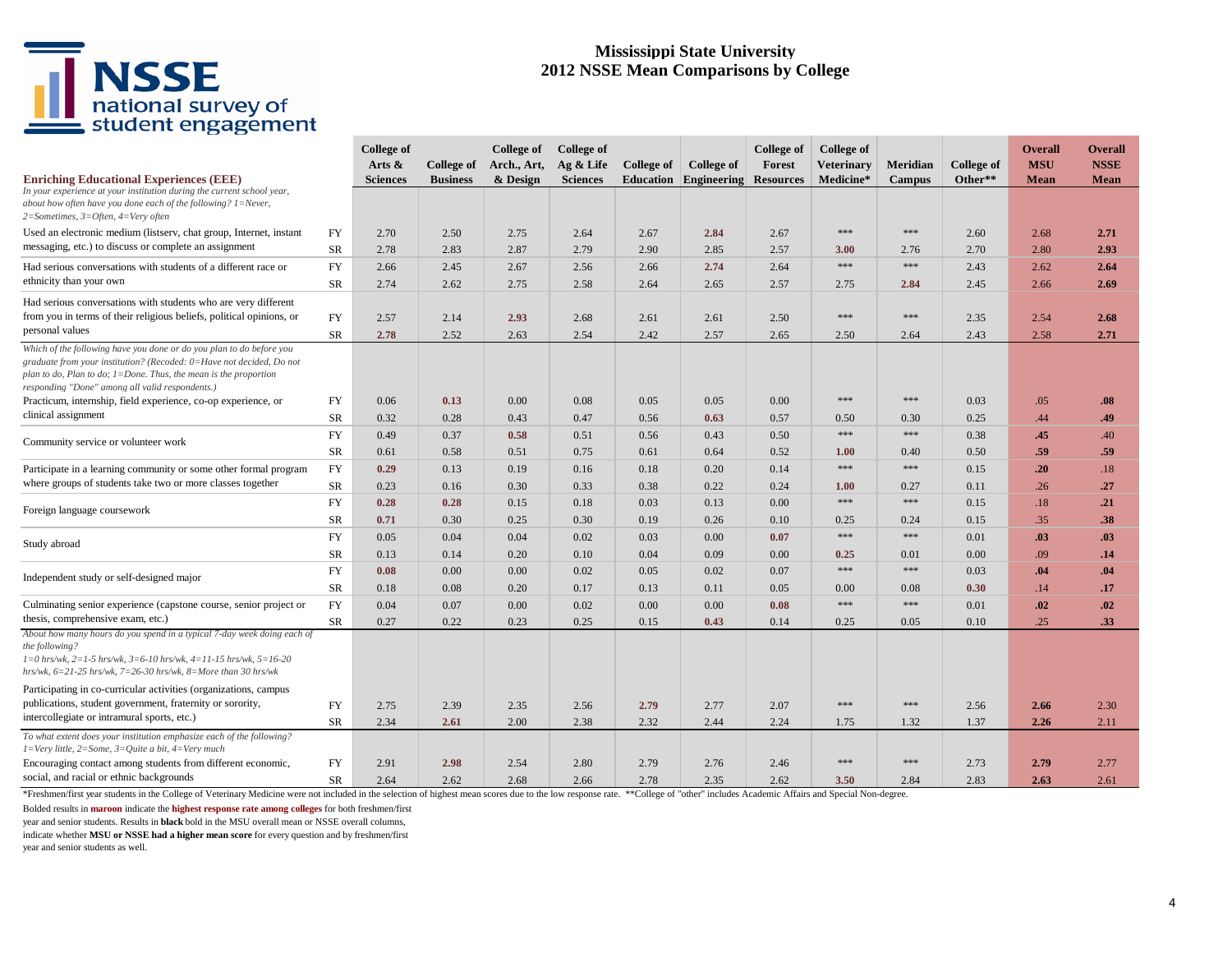#### **Mississippi State University 2012 NSSE Mean Comparisons by College**

| <b>Supportive Campus Environment (SCE)</b>                                                                                                |           | College of<br>Arts $\&$<br><b>Sciences</b> | College of<br><b>Business</b> | College of<br>Arch., Art,<br>& Design | College of<br>$Ag &$ Life<br><b>Sciences</b> | College of<br>Education | College of<br>Engineering | <b>College of</b><br>Forest<br><b>Resources</b> | College of<br><b>Veterinary</b><br>Medicine* | Meridian<br><b>Campus</b> | <b>College of</b><br>Other** | Overall<br><b>MSU</b><br>Mean | <b>Overall</b><br><b>NSSE</b><br><b>Mean</b> |
|-------------------------------------------------------------------------------------------------------------------------------------------|-----------|--------------------------------------------|-------------------------------|---------------------------------------|----------------------------------------------|-------------------------|---------------------------|-------------------------------------------------|----------------------------------------------|---------------------------|------------------------------|-------------------------------|----------------------------------------------|
| Select the circle that best represents the quality of your relationships with                                                             |           |                                            |                               |                                       |                                              |                         |                           |                                                 |                                              |                           |                              |                               |                                              |
| people at your institution.<br>$I = Unfriendly$ , Unsupportive, Sense of alienation to $7 = Friendly$ ,<br>Supportive, Sense of belonging |           |                                            |                               |                                       |                                              |                         |                           |                                                 |                                              |                           |                              |                               |                                              |
| Relationships with other students                                                                                                         | <b>FY</b> | 5.83                                       | 6.00                          | 6.08                                  | 5.73                                         | 5.87                    | 5.86                      | 5.21                                            | ***                                          | ***                       | 5.53                         | 5.79                          | 5.52                                         |
|                                                                                                                                           | <b>SR</b> | 5.99                                       | 6.02                          | 5.95                                  | 5.88                                         | 6.23                    | 5.87                      | 6.05                                            | 6.25                                         | 6.00                      | 6.05                         | 6.00                          | 5.68                                         |
| 1=Unavailable, Unhelpful, Unsympathetic to 7=Available, Helpful,<br>Sympathetic                                                           |           |                                            |                               |                                       |                                              |                         |                           |                                                 |                                              |                           |                              |                               |                                              |
| <b>FY</b><br>Relationships with faculty members<br><b>SR</b>                                                                              |           | 5.38                                       | 5.60                          | 5.81                                  | 5.23                                         | 5.22                    | 5.21                      | 4.43                                            | ***                                          | ***                       | 5.15                         | 5.29                          | 5.35                                         |
|                                                                                                                                           |           | 5.66                                       | 5.40                          | 5.69                                  | 5.51                                         | 5.65                    | 5.28                      | 5.52                                            | 6.25                                         | 6.09                      | 5.84                         | 5.58                          | 5.53                                         |
| 1=Unhelpful, Inconsiderate, Rigid to 7=Helpful, Considerate, Flexible                                                                     |           |                                            |                               |                                       |                                              |                         |                           |                                                 |                                              |                           |                              |                               |                                              |
| Relationships with administrative personnel and offices                                                                                   | <b>FY</b> | 4.99                                       | 5.71                          | 5.38                                  | 4.95                                         | 4.90                    | 5.00                      | 4.21                                            | ***                                          | $***$                     | 5.00                         | 5.03                          | 4.89                                         |
|                                                                                                                                           | <b>SR</b> | 5.03                                       | 4.89                          | 5.28                                  | 5.09                                         | 5.19                    | 4.76                      | 5.14                                            | 4.75                                         | 5.89                      | 5.58                         | 5.09                          | 4.80                                         |
| To what extent does your institution emphasize each of the following?<br>$I=Verv$ little, 2=Some, 3=Quite a bit, 4=Very much              |           |                                            |                               |                                       |                                              |                         |                           |                                                 |                                              |                           |                              |                               |                                              |
| Providing the support you need to help you succeed academically                                                                           | FY        | 3.27                                       | 3.29                          | 3.33                                  | 3.22                                         | 3.16                    | 3.22                      | 2.92                                            | ***                                          | ***                       | 3.19                         | 3.21                          | 3.14                                         |
|                                                                                                                                           | <b>SR</b> | 3.17                                       | 3.09                          | 3.05                                  | 3.13                                         | 3.11                    | 2.92                      | 3.29                                            | 3.00                                         | 3.23                      | 3.28                         | 3.10                          | 3.01                                         |
| Helping you cope with your non-academic responsibilities (work,                                                                           | <b>FY</b> | 2.58                                       | 2.40                          | 2.21                                  | 2.52                                         | 2.48                    | 2.32                      | 1.85                                            | ***                                          | ***                       | 2.29                         | 2.39                          | 2.32                                         |
| family, etc.)                                                                                                                             | <b>SR</b> | 2.28                                       | 2.08                          | 2.00                                  | 2.30                                         | 2.22                    | 1.89                      | 1.95                                            | 3.00                                         | 2.46                      | 2.39                         | 2.17                          | 2.07                                         |
| Providing the support you need to thrive socially                                                                                         | FY        | 2.92                                       | 2.92                          | 2.58                                  | 2.85                                         | 2.75                    | 2.73                      | 2.23                                            | ***                                          | ***                       | 2.59                         | 2.75                          | 2.55                                         |
|                                                                                                                                           | <b>SR</b> | 2.62                                       | 2.53                          | 2.16                                  | 2.58                                         | 2.55                    | 2.27                      | 2.25                                            | 3.25                                         | 2.52                      | 2.56                         | 2.48                          | 2.30                                         |

\*Freshmen/first year students in the College of Veterinary Medicine were not included in the selection of highest mean scores due to the low response rate. \*\*College of "other" includes Academic Affairs and Special Non-deg

Bolded results in **maroon** indicate the **highest response rate among colleges** for both freshmen/first

year and senior students. Results in **black** bold in the MSU overall mean or NSSE overall columns,

indicate whether **MSU or NSSE had a higher mean score** for every question and by freshmen/first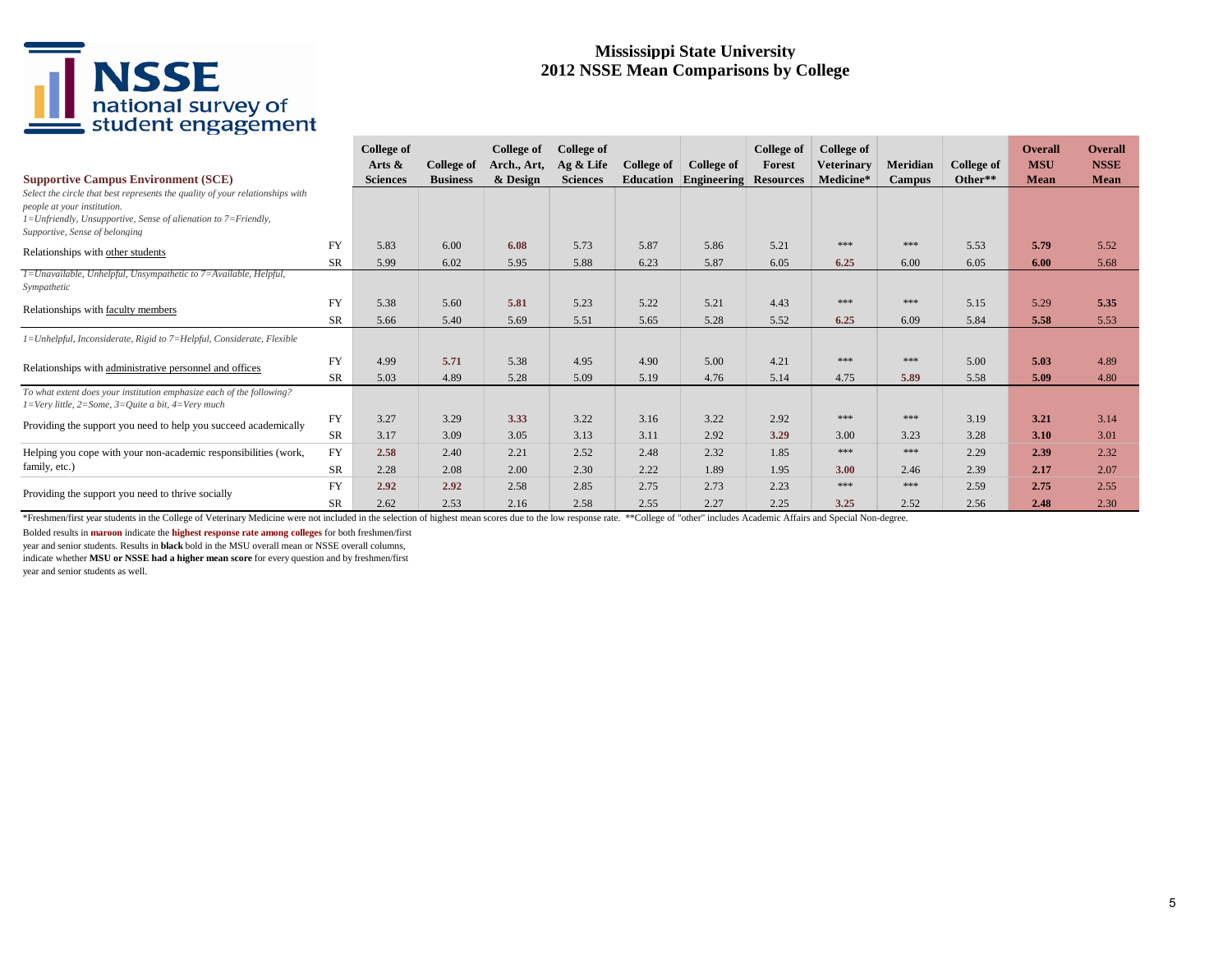

|                                                                                                                                                                                                                                                 |           | 2012<br><b>Overall</b> | 2012<br><b>Overall</b>    | 2011<br><b>Overall</b> | 2010<br><b>Overall</b> | 2008<br><b>Overall</b> |
|-------------------------------------------------------------------------------------------------------------------------------------------------------------------------------------------------------------------------------------------------|-----------|------------------------|---------------------------|------------------------|------------------------|------------------------|
| Level of Academic Challenge (LAC)                                                                                                                                                                                                               |           |                        | <b>NSSE Mean MSU Mean</b> | <b>MSU Mean</b>        | <b>MSU</b> Mean        | <b>MSU</b> Mean        |
| In your experience at your institution during the current school year,<br>about how often have you done each of the following? $1 =$ Never,                                                                                                     |           |                        |                           |                        |                        |                        |
| $2 = Sometimes, 3 = Often, 4 = Very often$                                                                                                                                                                                                      | Class     |                        |                           |                        |                        |                        |
| Worked harder than you thought you could to meet an instructor's                                                                                                                                                                                | FY        | 2.77                   | 2.73                      | 2.69                   | 2.59                   | 2.61                   |
| standards or expectations                                                                                                                                                                                                                       | <b>SR</b> | 2.84                   | 2.88                      | 2.88                   | 2.79                   | 2.82                   |
| During the current school year, how much has your coursework<br>emphasized the following mental activities? $1 = \text{Very little}, 2 = \text{Some},$<br>$3=$ Ouite a bit, $4=$ Very much                                                      |           |                        |                           |                        |                        |                        |
| <b>Analyzing</b> the basic elements of an idea, experience, or theory,                                                                                                                                                                          |           |                        |                           |                        |                        |                        |
| such as examining a particular case or situation in depth and                                                                                                                                                                                   | <b>FY</b> | 3.20                   | 3.11                      | 3.05                   | 2.96                   | 2.91                   |
| considering its components                                                                                                                                                                                                                      | <b>SR</b> | 3.33                   | 3.28                      | 3.26                   | 3.16                   | 3.13                   |
| Synthesizing and organizing ideas, information, or experiences                                                                                                                                                                                  | <b>FY</b> | 2.99                   | 2.89                      | 2.77                   | 2.74                   | 2.65                   |
| into new, more complex interpretations and relationships                                                                                                                                                                                        | <b>SR</b> | 3.14                   | 3.04                      | 2.96                   | 2.88                   | 2.93                   |
| Making judgments about the value of information, arguments, or                                                                                                                                                                                  |           |                        |                           |                        |                        |                        |
| methods, such as examining how others gathered and interpreted                                                                                                                                                                                  |           | 2.97                   | 2.92                      | 2.84                   | 2.72                   | 2.75                   |
| data and assessing the soundness of their conclusions                                                                                                                                                                                           | <b>SR</b> | 3.09                   | 3.03                      | 2.96                   | 2.89                   | 2.94                   |
| <b>Applying</b> theories or concepts to practical problems or in new                                                                                                                                                                            | <b>FY</b> | 3.11                   | 3.14                      | 3.09                   | 3.01                   | 2.89                   |
| situations                                                                                                                                                                                                                                      | <b>SR</b> | 3.28                   | 3.30                      | 3.27                   | 3.18                   | 3.20                   |
| During the current school year, about how much reading and writing<br>have you done?<br>$1 = None$ , $2 = 1-4$ , $3 = 5-10$ , $4 = 11-20$ , $5 = More than 20$                                                                                  |           |                        |                           |                        |                        |                        |
| Number of assigned textbooks, books, or                                                                                                                                                                                                         | FY        | 3.19                   | 3.00                      | 2.91                   | 2.94                   | 2.96                   |
| book-length packs of course readings                                                                                                                                                                                                            | SR        | 3.16                   | 2.88                      | 2.85                   | 2.87                   | 2.90                   |
|                                                                                                                                                                                                                                                 | <b>FY</b> | 1.29                   | 1.22                      | 1.19                   | 1.22                   | 1.24                   |
| Number of written papers or reports of 20 pages or more                                                                                                                                                                                         | <b>SR</b> | 1.65                   | 1.50                      | 1.51                   | 1.53                   | 1.53                   |
|                                                                                                                                                                                                                                                 | FY        | 2.26                   | 1.91                      | 1.91                   | 1.86                   | 1.88                   |
| Number of written papers or reports between 5 and 19 pages                                                                                                                                                                                      | <b>SR</b> | 2.61                   | 2.27                      | 2.26                   | 2.24                   | 2.23                   |
| Number of written papers or reports of fewer than 5 pages                                                                                                                                                                                       | FY        | 2.99                   | 2.48                      | 2.60                   | 2.81                   | 2.86                   |
|                                                                                                                                                                                                                                                 | <b>SR</b> | 3.00                   | 2.76                      | 2.76                   | 2.72                   | 2.70                   |
| About how many hours do you spend in a typical 7-day week doing each<br>of the following?<br>$1=0$ hrs/wk, $2=1-5$ hrs/wk, $3=6-10$ hrs/wk, $4=11-15$ hrs/wk, $5=16-20$<br>hrs/wk, $6=21-25$ hrs/wk, $7=26-30$ hrs/wk, $8=$ More than 30 hrs/wk |           |                        |                           |                        |                        |                        |
| Preparing for class (studying, reading, writing, doing homework<br>or lab work, analyzing data, rehearsing, and other academic<br>activities)                                                                                                   | <b>FY</b> | 4.30                   | 4.12                      | 3.98                   | 4.07                   | 3.71                   |
| To what extent does your institution emphasize each of the following?<br>$1 = Very$ little, $2 = Some$ , $3 = Quite$ a bit, $4 = Very$ much                                                                                                     | <b>SR</b> | 4.40                   | 4.37                      | 4.34                   | 4.25                   | 4.29                   |
| Spending significant amounts of time studying and on academic                                                                                                                                                                                   | FY        | 3.20                   | 3.31                      | 3.23                   | 3.21                   | 3.10                   |
| work                                                                                                                                                                                                                                            | <b>SR</b> | 3.19                   | 3.30                      | 3.24                   | 3.19                   | 3.22                   |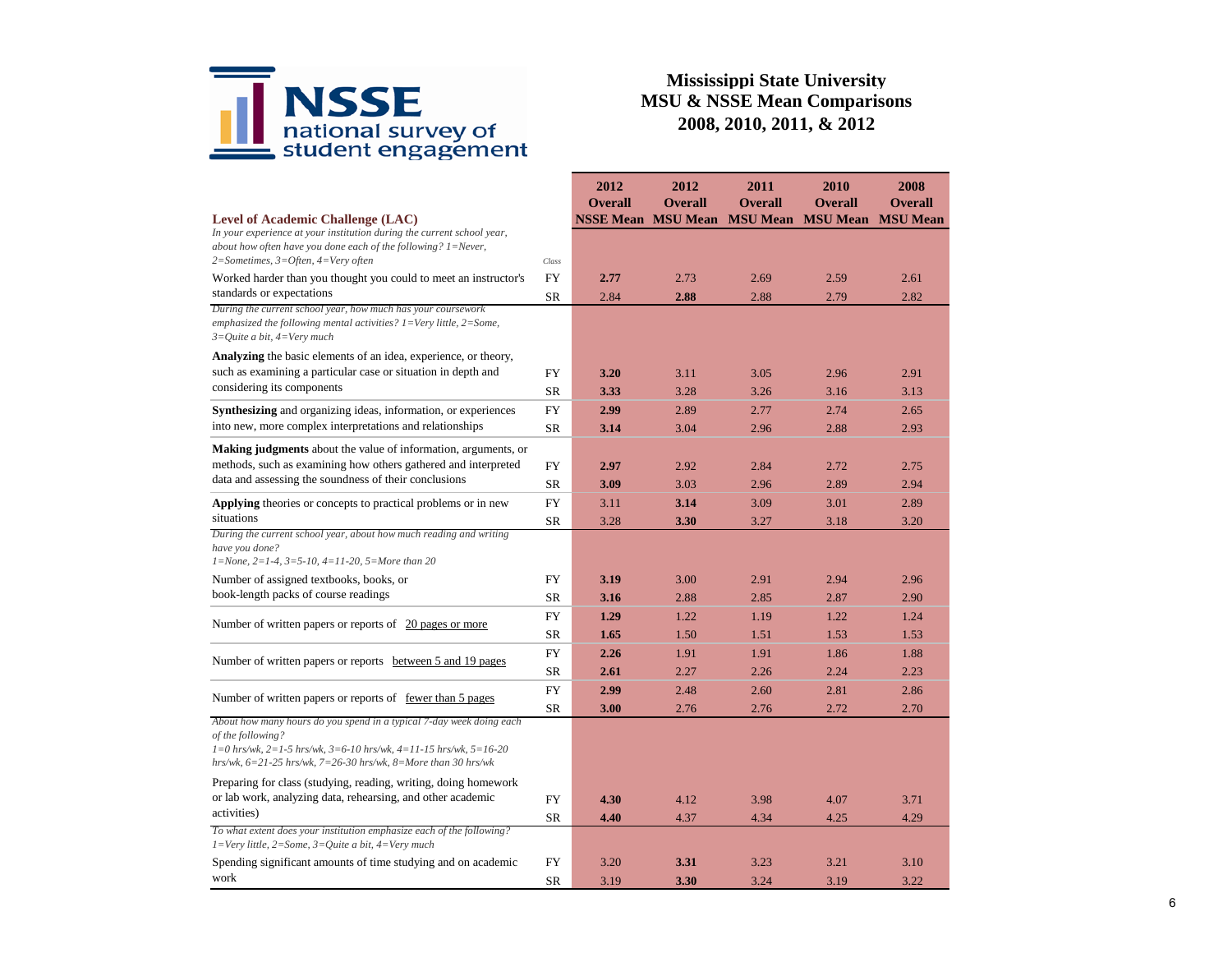

|                                                                                                                                                                                                                                                                         |            | 2012           | 2012                                        | 2011                              | 2010                              | 2008            |
|-------------------------------------------------------------------------------------------------------------------------------------------------------------------------------------------------------------------------------------------------------------------------|------------|----------------|---------------------------------------------|-----------------------------------|-----------------------------------|-----------------|
|                                                                                                                                                                                                                                                                         |            | <b>Overall</b> | <b>Overall</b><br><b>NSSE Mean MSU Mean</b> | <b>Overall</b><br><b>MSU Mean</b> | <b>Overall</b><br><b>MSU Mean</b> | <b>Overall</b>  |
| <b>Active and Collaborative Learning (ACL)</b><br>In your experience at your institution during the current school year,<br>about how often have you done each of the following? $1 =$ Never,<br>2=Sometimes, 3=Often, 4=Very often                                     |            |                |                                             |                                   |                                   | <b>MSU</b> Mean |
|                                                                                                                                                                                                                                                                         | <b>FY</b>  | 2.88           | 2.56                                        | 2.55                              | 2.53                              | 2.57            |
| Asked questions in class or contributed to class discussions                                                                                                                                                                                                            | <b>SR</b>  | 3.18           | 2.95                                        | 2.97                              | 2.92                              | 2.94            |
| Made a class presentation                                                                                                                                                                                                                                               | <b>FY</b>  | 2.32           | 1.95                                        | 1.95                              | 1.95                              | 2.13            |
|                                                                                                                                                                                                                                                                         | <b>SR</b>  | 2.81           | 2.61                                        | 2.69                              | 2.60                              | 2.69            |
| Worked with other students on projects during class                                                                                                                                                                                                                     | <b>FY</b>  | 2.46           | 2.43                                        | 2.46                              | 2.32                              | 2.34            |
|                                                                                                                                                                                                                                                                         | SR         | 2.61           | 2.55                                        | 2.60                              | 2.54                              | 2.63            |
| Worked with classmates outside of class to                                                                                                                                                                                                                              | <b>FY</b>  | 2.47           | 2.43                                        | 2.43                              | 2.31                              | 2.36            |
| prepare class assignments                                                                                                                                                                                                                                               | <b>SR</b>  | 2.77           | 2.91                                        | 2.98                              | 2.89                              | 2.92            |
| Tutored or taught other students                                                                                                                                                                                                                                        | <b>FY</b>  | 1.71           | 1.74                                        | 1.78                              | 1.78                              | 1.81            |
| (paid or voluntary)                                                                                                                                                                                                                                                     | <b>SR</b>  | 1.86           | 1.85                                        | 1.92                              | 1.89                              | 1.95            |
| Participated in a community-based project (e.g. service learning)                                                                                                                                                                                                       | FY         | 1.62           | 1.64                                        | 1.58                              | 1.60                              | 1.65            |
| as part of a regular course                                                                                                                                                                                                                                             | <b>SR</b>  | 1.74           | 1.62                                        | 1.69                              | 1.55                              | 1.60            |
| Discussed ideas from your readings or classes with others outside                                                                                                                                                                                                       | FY         | 2.76           | 2.71                                        | 2.66                              | 2.50                              | 2.56            |
| of class (students, family members, co-workers, etc.)                                                                                                                                                                                                                   | <b>SR</b>  | 2.91           | 2.86                                        | 2.92                              | 2.84                              | 2.84            |
| <b>Student Faculty Interaction (SFI)</b><br>In your experience at your institution during the current school year,<br>about how often have you done each of the following? $1 =$ Never,<br>$2$ =Sometimes, $3$ =Often, $4$ =Very often                                  |            |                |                                             |                                   |                                   |                 |
| Discussed grades or assignments with an instructor                                                                                                                                                                                                                      | <b>FY</b>  | 2.67           | 2.66                                        | 2.50                              | 2.49                              | 2.56            |
|                                                                                                                                                                                                                                                                         | SR         | 2.84           | 2.89                                        | 2.92                              | 2.80                              | 2.88            |
| Talked about career plans with a faculty member                                                                                                                                                                                                                         | FY         | 2.23           | 2.19                                        | 2.11                              | 2.11                              | 2.11            |
| or advisor                                                                                                                                                                                                                                                              | SR         | 2.44           | 2.51                                        | 2.50                              | 2.47                              | 2.50            |
| Discussed ideas from your readings or classes                                                                                                                                                                                                                           | FY         | 1.91           | 1.78                                        | 1.70                              | 1.68                              | 1.79            |
| with faculty members outside of class                                                                                                                                                                                                                                   | <b>SR</b>  | 2.09           | 2.05                                        | 2.06                              | 2.01                              | 2.15            |
| Received prompt written or oral feedback from faculty on your                                                                                                                                                                                                           | FY         | 2.74           | 2.63                                        | 2.59                              | 2.42                              | 2.52            |
| academic performance                                                                                                                                                                                                                                                    | <b>SR</b>  | 2.87           | 2.73                                        | 2.80                              | 2.75                              | 2.74            |
| Worked with faculty members on activities other than coursework                                                                                                                                                                                                         | <b>FY</b>  | 1.69           | 1.68                                        | 1.69                              | 1.57                              | 1.68            |
| (committees, orientation, student life activities, etc.)                                                                                                                                                                                                                | ${\rm SR}$ | 1.86           | 1.90                                        | 1.91                              | 1.81                              | 1.86            |
| Which of the following have you done or do you plan to do before you<br>graduate from your institution? (Recoded: 0=Have not decided, Do not<br>plan to do, Plan to do; $1 =$ Done. Thus, the mean is the proportion<br>responding "Done" among all valid respondents.) |            |                |                                             |                                   |                                   |                 |
| Work on a research project with a faculty member outside of                                                                                                                                                                                                             | <b>FY</b>  | .06            | .08                                         | .06                               | .06                               | .10             |
| course or program requirements                                                                                                                                                                                                                                          | <b>SR</b>  | .20            | .20                                         | .19                               | .18                               | .19             |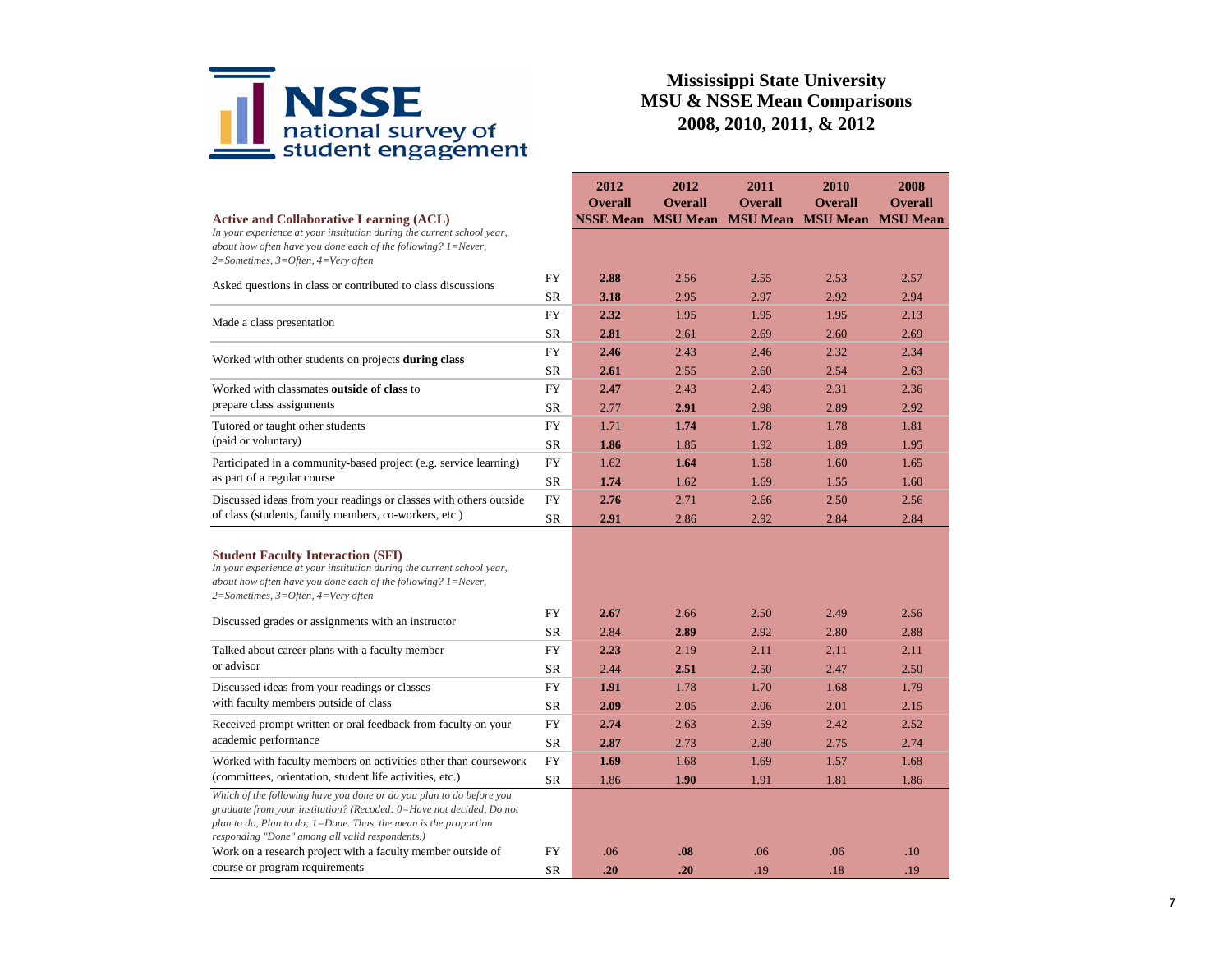

| <b>Overall</b><br><b>Overall</b><br><b>Overall</b><br><b>Overall</b><br><b>Overall</b><br><b>MSU Mean</b> MSU Mean<br><b>NSSE Mean MSU Mean</b><br><b>MSU</b> Mean<br><b>Enriching Educational Experiences (EEE)</b><br>In your experience at your institution during the current school year,<br>about how often have you done each of the following? $1 =$ Never,<br>$2=Sometimes, 3=Often, 4=Very often$<br>Used an electronic medium (listserv, chat group, Internet, instant<br><b>FY</b><br>2.71<br>2.68<br>2.58<br>2.43<br>2.43<br>messaging, etc.) to discuss or complete an assignment<br><b>SR</b><br>2.80<br>2.71<br>2.93<br>2.80<br>2.65<br><b>FY</b><br>Had serious conversations with students of a different race or<br>2.64<br>2.62<br>2.49<br>2.43<br>2.46<br>ethnicity than your own<br><b>SR</b><br>2.66<br>2.58<br>2.69<br>2.64<br>2.63<br>Had serious conversations with students who are very different<br>from you in terms of their religious beliefs, political opinions, or<br>FY<br>2.68<br>2.54<br>2.48<br>2.40<br>2.51<br>personal values<br><b>SR</b><br>2.71<br>2.58<br>2.57<br>2.55<br>2.59<br>Which of the following have you done or do you plan to do before you<br>graduate from your institution? (Recoded: 0=Have not decided, Do not<br>plan to do, Plan to do; $1 =$ Done. Thus, the mean is the proportion<br>responding "Done" among all valid respondents.)<br>FY<br>.05<br>.05<br>.05<br>Practicum, internship, field experience, co-op experience, or<br>.08<br>.06<br>clinical assignment<br><b>SR</b><br>.49<br>.44<br>.46<br>.45<br>.49<br><b>FY</b><br>.40<br>.45<br>.43<br>.45<br>.34<br>Community service or volunteer work<br><b>SR</b><br>.59<br>.59<br>.63<br>.61<br>.51<br>Participate in a learning community or some other formal program<br><b>FY</b><br>.20<br>.17<br>.19<br>.17<br>.18<br>where groups of students take two or more classes together<br><b>SR</b><br>.27<br>.26<br>.25<br>.22<br>.26<br><b>FY</b><br>.17<br>.15<br>.16<br>.21<br>.18<br>Foreign language coursework<br><b>SR</b><br>.38<br>.35<br>.34<br>.33<br>.32<br><b>FY</b><br>.03<br>.03<br>.02<br>.03<br>.05<br>Study abroad<br><b>SR</b><br>.14<br>.09<br>.08<br>.09<br>.08<br><b>FY</b><br>.04<br>.04<br>.03<br>.04<br>.04<br>Independent study or self-designed major<br><b>SR</b><br>.14<br>.16<br>.17<br>.14<br>.16<br>Culminating senior experience (capstone course, senior project or<br><b>FY</b><br>.02<br>.02<br>.02<br>.04<br>.02<br>thesis, comprehensive exam, etc.)<br><b>SR</b><br>.33<br>.25<br>.27<br>.23<br>.19<br>About how many hours do you spend in a typical 7-day week doing each<br>of the following?<br>$1=0$ hrs/wk, $2=1-5$ hrs/wk, $3=6-10$ hrs/wk, $4=11-15$ hrs/wk, $5=16-20$<br>hrs/wk, $6=21-25$ hrs/wk, $7=26-30$ hrs/wk, $8=More$ than 30 hrs/wk |  |  | 2012 | 2012 | 2011 | 2010 | 2008 |
|-------------------------------------------------------------------------------------------------------------------------------------------------------------------------------------------------------------------------------------------------------------------------------------------------------------------------------------------------------------------------------------------------------------------------------------------------------------------------------------------------------------------------------------------------------------------------------------------------------------------------------------------------------------------------------------------------------------------------------------------------------------------------------------------------------------------------------------------------------------------------------------------------------------------------------------------------------------------------------------------------------------------------------------------------------------------------------------------------------------------------------------------------------------------------------------------------------------------------------------------------------------------------------------------------------------------------------------------------------------------------------------------------------------------------------------------------------------------------------------------------------------------------------------------------------------------------------------------------------------------------------------------------------------------------------------------------------------------------------------------------------------------------------------------------------------------------------------------------------------------------------------------------------------------------------------------------------------------------------------------------------------------------------------------------------------------------------------------------------------------------------------------------------------------------------------------------------------------------------------------------------------------------------------------------------------------------------------------------------------------------------------------------------------------------------------------------------------------------------------------------------------------------------------------------------------------------------------------------------------------------------------------------------------------------------------------------------------------------------------------------------------------------------------------------------------------------|--|--|------|------|------|------|------|
|                                                                                                                                                                                                                                                                                                                                                                                                                                                                                                                                                                                                                                                                                                                                                                                                                                                                                                                                                                                                                                                                                                                                                                                                                                                                                                                                                                                                                                                                                                                                                                                                                                                                                                                                                                                                                                                                                                                                                                                                                                                                                                                                                                                                                                                                                                                                                                                                                                                                                                                                                                                                                                                                                                                                                                                                                         |  |  |      |      |      |      |      |
|                                                                                                                                                                                                                                                                                                                                                                                                                                                                                                                                                                                                                                                                                                                                                                                                                                                                                                                                                                                                                                                                                                                                                                                                                                                                                                                                                                                                                                                                                                                                                                                                                                                                                                                                                                                                                                                                                                                                                                                                                                                                                                                                                                                                                                                                                                                                                                                                                                                                                                                                                                                                                                                                                                                                                                                                                         |  |  |      |      |      |      |      |
|                                                                                                                                                                                                                                                                                                                                                                                                                                                                                                                                                                                                                                                                                                                                                                                                                                                                                                                                                                                                                                                                                                                                                                                                                                                                                                                                                                                                                                                                                                                                                                                                                                                                                                                                                                                                                                                                                                                                                                                                                                                                                                                                                                                                                                                                                                                                                                                                                                                                                                                                                                                                                                                                                                                                                                                                                         |  |  |      |      |      |      |      |
|                                                                                                                                                                                                                                                                                                                                                                                                                                                                                                                                                                                                                                                                                                                                                                                                                                                                                                                                                                                                                                                                                                                                                                                                                                                                                                                                                                                                                                                                                                                                                                                                                                                                                                                                                                                                                                                                                                                                                                                                                                                                                                                                                                                                                                                                                                                                                                                                                                                                                                                                                                                                                                                                                                                                                                                                                         |  |  |      |      |      |      |      |
|                                                                                                                                                                                                                                                                                                                                                                                                                                                                                                                                                                                                                                                                                                                                                                                                                                                                                                                                                                                                                                                                                                                                                                                                                                                                                                                                                                                                                                                                                                                                                                                                                                                                                                                                                                                                                                                                                                                                                                                                                                                                                                                                                                                                                                                                                                                                                                                                                                                                                                                                                                                                                                                                                                                                                                                                                         |  |  |      |      |      |      |      |
|                                                                                                                                                                                                                                                                                                                                                                                                                                                                                                                                                                                                                                                                                                                                                                                                                                                                                                                                                                                                                                                                                                                                                                                                                                                                                                                                                                                                                                                                                                                                                                                                                                                                                                                                                                                                                                                                                                                                                                                                                                                                                                                                                                                                                                                                                                                                                                                                                                                                                                                                                                                                                                                                                                                                                                                                                         |  |  |      |      |      |      |      |
|                                                                                                                                                                                                                                                                                                                                                                                                                                                                                                                                                                                                                                                                                                                                                                                                                                                                                                                                                                                                                                                                                                                                                                                                                                                                                                                                                                                                                                                                                                                                                                                                                                                                                                                                                                                                                                                                                                                                                                                                                                                                                                                                                                                                                                                                                                                                                                                                                                                                                                                                                                                                                                                                                                                                                                                                                         |  |  |      |      |      |      |      |
|                                                                                                                                                                                                                                                                                                                                                                                                                                                                                                                                                                                                                                                                                                                                                                                                                                                                                                                                                                                                                                                                                                                                                                                                                                                                                                                                                                                                                                                                                                                                                                                                                                                                                                                                                                                                                                                                                                                                                                                                                                                                                                                                                                                                                                                                                                                                                                                                                                                                                                                                                                                                                                                                                                                                                                                                                         |  |  |      |      |      |      |      |
|                                                                                                                                                                                                                                                                                                                                                                                                                                                                                                                                                                                                                                                                                                                                                                                                                                                                                                                                                                                                                                                                                                                                                                                                                                                                                                                                                                                                                                                                                                                                                                                                                                                                                                                                                                                                                                                                                                                                                                                                                                                                                                                                                                                                                                                                                                                                                                                                                                                                                                                                                                                                                                                                                                                                                                                                                         |  |  |      |      |      |      |      |
|                                                                                                                                                                                                                                                                                                                                                                                                                                                                                                                                                                                                                                                                                                                                                                                                                                                                                                                                                                                                                                                                                                                                                                                                                                                                                                                                                                                                                                                                                                                                                                                                                                                                                                                                                                                                                                                                                                                                                                                                                                                                                                                                                                                                                                                                                                                                                                                                                                                                                                                                                                                                                                                                                                                                                                                                                         |  |  |      |      |      |      |      |
|                                                                                                                                                                                                                                                                                                                                                                                                                                                                                                                                                                                                                                                                                                                                                                                                                                                                                                                                                                                                                                                                                                                                                                                                                                                                                                                                                                                                                                                                                                                                                                                                                                                                                                                                                                                                                                                                                                                                                                                                                                                                                                                                                                                                                                                                                                                                                                                                                                                                                                                                                                                                                                                                                                                                                                                                                         |  |  |      |      |      |      |      |
|                                                                                                                                                                                                                                                                                                                                                                                                                                                                                                                                                                                                                                                                                                                                                                                                                                                                                                                                                                                                                                                                                                                                                                                                                                                                                                                                                                                                                                                                                                                                                                                                                                                                                                                                                                                                                                                                                                                                                                                                                                                                                                                                                                                                                                                                                                                                                                                                                                                                                                                                                                                                                                                                                                                                                                                                                         |  |  |      |      |      |      |      |
|                                                                                                                                                                                                                                                                                                                                                                                                                                                                                                                                                                                                                                                                                                                                                                                                                                                                                                                                                                                                                                                                                                                                                                                                                                                                                                                                                                                                                                                                                                                                                                                                                                                                                                                                                                                                                                                                                                                                                                                                                                                                                                                                                                                                                                                                                                                                                                                                                                                                                                                                                                                                                                                                                                                                                                                                                         |  |  |      |      |      |      |      |
|                                                                                                                                                                                                                                                                                                                                                                                                                                                                                                                                                                                                                                                                                                                                                                                                                                                                                                                                                                                                                                                                                                                                                                                                                                                                                                                                                                                                                                                                                                                                                                                                                                                                                                                                                                                                                                                                                                                                                                                                                                                                                                                                                                                                                                                                                                                                                                                                                                                                                                                                                                                                                                                                                                                                                                                                                         |  |  |      |      |      |      |      |
|                                                                                                                                                                                                                                                                                                                                                                                                                                                                                                                                                                                                                                                                                                                                                                                                                                                                                                                                                                                                                                                                                                                                                                                                                                                                                                                                                                                                                                                                                                                                                                                                                                                                                                                                                                                                                                                                                                                                                                                                                                                                                                                                                                                                                                                                                                                                                                                                                                                                                                                                                                                                                                                                                                                                                                                                                         |  |  |      |      |      |      |      |
|                                                                                                                                                                                                                                                                                                                                                                                                                                                                                                                                                                                                                                                                                                                                                                                                                                                                                                                                                                                                                                                                                                                                                                                                                                                                                                                                                                                                                                                                                                                                                                                                                                                                                                                                                                                                                                                                                                                                                                                                                                                                                                                                                                                                                                                                                                                                                                                                                                                                                                                                                                                                                                                                                                                                                                                                                         |  |  |      |      |      |      |      |
|                                                                                                                                                                                                                                                                                                                                                                                                                                                                                                                                                                                                                                                                                                                                                                                                                                                                                                                                                                                                                                                                                                                                                                                                                                                                                                                                                                                                                                                                                                                                                                                                                                                                                                                                                                                                                                                                                                                                                                                                                                                                                                                                                                                                                                                                                                                                                                                                                                                                                                                                                                                                                                                                                                                                                                                                                         |  |  |      |      |      |      |      |
|                                                                                                                                                                                                                                                                                                                                                                                                                                                                                                                                                                                                                                                                                                                                                                                                                                                                                                                                                                                                                                                                                                                                                                                                                                                                                                                                                                                                                                                                                                                                                                                                                                                                                                                                                                                                                                                                                                                                                                                                                                                                                                                                                                                                                                                                                                                                                                                                                                                                                                                                                                                                                                                                                                                                                                                                                         |  |  |      |      |      |      |      |
|                                                                                                                                                                                                                                                                                                                                                                                                                                                                                                                                                                                                                                                                                                                                                                                                                                                                                                                                                                                                                                                                                                                                                                                                                                                                                                                                                                                                                                                                                                                                                                                                                                                                                                                                                                                                                                                                                                                                                                                                                                                                                                                                                                                                                                                                                                                                                                                                                                                                                                                                                                                                                                                                                                                                                                                                                         |  |  |      |      |      |      |      |
|                                                                                                                                                                                                                                                                                                                                                                                                                                                                                                                                                                                                                                                                                                                                                                                                                                                                                                                                                                                                                                                                                                                                                                                                                                                                                                                                                                                                                                                                                                                                                                                                                                                                                                                                                                                                                                                                                                                                                                                                                                                                                                                                                                                                                                                                                                                                                                                                                                                                                                                                                                                                                                                                                                                                                                                                                         |  |  |      |      |      |      |      |
|                                                                                                                                                                                                                                                                                                                                                                                                                                                                                                                                                                                                                                                                                                                                                                                                                                                                                                                                                                                                                                                                                                                                                                                                                                                                                                                                                                                                                                                                                                                                                                                                                                                                                                                                                                                                                                                                                                                                                                                                                                                                                                                                                                                                                                                                                                                                                                                                                                                                                                                                                                                                                                                                                                                                                                                                                         |  |  |      |      |      |      |      |
|                                                                                                                                                                                                                                                                                                                                                                                                                                                                                                                                                                                                                                                                                                                                                                                                                                                                                                                                                                                                                                                                                                                                                                                                                                                                                                                                                                                                                                                                                                                                                                                                                                                                                                                                                                                                                                                                                                                                                                                                                                                                                                                                                                                                                                                                                                                                                                                                                                                                                                                                                                                                                                                                                                                                                                                                                         |  |  |      |      |      |      |      |
|                                                                                                                                                                                                                                                                                                                                                                                                                                                                                                                                                                                                                                                                                                                                                                                                                                                                                                                                                                                                                                                                                                                                                                                                                                                                                                                                                                                                                                                                                                                                                                                                                                                                                                                                                                                                                                                                                                                                                                                                                                                                                                                                                                                                                                                                                                                                                                                                                                                                                                                                                                                                                                                                                                                                                                                                                         |  |  |      |      |      |      |      |
|                                                                                                                                                                                                                                                                                                                                                                                                                                                                                                                                                                                                                                                                                                                                                                                                                                                                                                                                                                                                                                                                                                                                                                                                                                                                                                                                                                                                                                                                                                                                                                                                                                                                                                                                                                                                                                                                                                                                                                                                                                                                                                                                                                                                                                                                                                                                                                                                                                                                                                                                                                                                                                                                                                                                                                                                                         |  |  |      |      |      |      |      |
| Participating in co-curricular activities (organizations, campus<br>publications, student government, fraternity or sorority,<br>FY<br>2.30<br>2.66<br>2.66<br>2.70<br>2.48<br>intercollegiate or intramural sports, etc.)                                                                                                                                                                                                                                                                                                                                                                                                                                                                                                                                                                                                                                                                                                                                                                                                                                                                                                                                                                                                                                                                                                                                                                                                                                                                                                                                                                                                                                                                                                                                                                                                                                                                                                                                                                                                                                                                                                                                                                                                                                                                                                                                                                                                                                                                                                                                                                                                                                                                                                                                                                                              |  |  |      |      |      |      |      |
| <b>SR</b><br>2.26<br>2.28<br>2.25<br>1.92<br>2.11                                                                                                                                                                                                                                                                                                                                                                                                                                                                                                                                                                                                                                                                                                                                                                                                                                                                                                                                                                                                                                                                                                                                                                                                                                                                                                                                                                                                                                                                                                                                                                                                                                                                                                                                                                                                                                                                                                                                                                                                                                                                                                                                                                                                                                                                                                                                                                                                                                                                                                                                                                                                                                                                                                                                                                       |  |  |      |      |      |      |      |
| To what extent does your institution emphasize each of the following?<br>$1 = \text{Very little}, 2 = \text{Some}, 3 = \text{Quite}, 4 = \text{Very much}$<br><b>FY</b><br>2.77<br>2.79<br>2.72<br>2.64<br>2.67<br>Encouraging contact among students from different economic,                                                                                                                                                                                                                                                                                                                                                                                                                                                                                                                                                                                                                                                                                                                                                                                                                                                                                                                                                                                                                                                                                                                                                                                                                                                                                                                                                                                                                                                                                                                                                                                                                                                                                                                                                                                                                                                                                                                                                                                                                                                                                                                                                                                                                                                                                                                                                                                                                                                                                                                                          |  |  |      |      |      |      |      |
| social, and racial or ethnic backgrounds<br><b>SR</b><br>2.62<br>2.48<br>2.52<br>2.61<br>2.63                                                                                                                                                                                                                                                                                                                                                                                                                                                                                                                                                                                                                                                                                                                                                                                                                                                                                                                                                                                                                                                                                                                                                                                                                                                                                                                                                                                                                                                                                                                                                                                                                                                                                                                                                                                                                                                                                                                                                                                                                                                                                                                                                                                                                                                                                                                                                                                                                                                                                                                                                                                                                                                                                                                           |  |  |      |      |      |      |      |